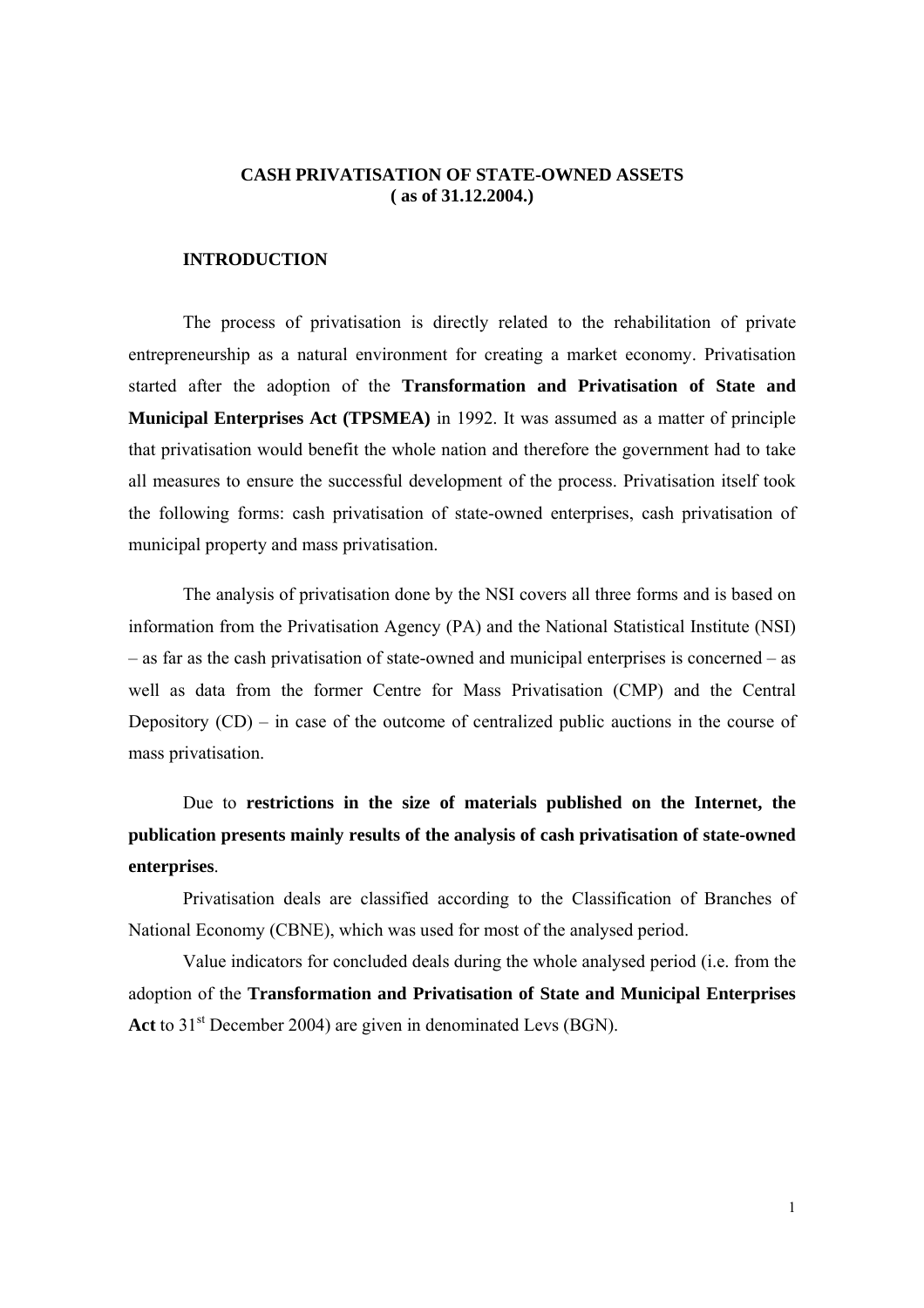# **1. CASH PRIVATISATION OF STATE-OWNED ASSETS DURING THE PERIOD BETWEEN 01.01.1993 – 31.12.2004**

### **1.1. General characteristics of the privatisation process**

# **Opened procedures for the acquisition of majority packages/shares and autonomous parts of companies**

During the 1993-2004 period 5280 privatisation procedures were opened. Of these 3 043 concerned majority share packages/shares and 2 246 - autonomous parts of enterprises<sup>1</sup>. The greatest number of procedures (1 608) was opened in 1998, of which 877 involved majority packages. In 1999 the number of opened privatisation procedures fell to 860, yet their number was higher than that of 1997 (559) by 392 majority share packages. Later on during the analysed period the number of opened procedures fell by more than 4 times from 285 in 2000 to 65 in 2004..

Out of all instutuions entrusted with privatisation, during this period most (2 119) procedures were opened by the Privatisation Agency (PA), the number of majority share packages/shares being almost equal to that of autonomous parts of enterprises. The Ministry of Economy (ME) comes second in terms of the number of opened procedures - 1 683, of which 936 involved the acquisition of a majority share package. The Ministry of Agriculture and Forestry (MAF) opened 622 privatisation procedures, followed by the Ministry of Regional Development and Public Works with 362 procedures, the Ministry of Transport and Communications (MTC) -331 procedures and the Ministry of Energy and Energy Resources (MEER) - 101 privatisation procedures. The remaining institutions dealing with privatisation (the Ministry of Culture, the Ministry of Health and the Ministry of Education and Science) opened a total of 62 privatisation procedures, 51 of which concerned the acquisition of a majority package and 11 - of autonomous parts of enterprises.

l

<sup>1</sup> Automomous parts include smaller units - mainly factory workshops, pigfarms, shops, trade and services centres, restaurants, pavilions, patisseries , bakeries, mills, warehouses, greenhouses, petrol stations, cinemas, bookshops etc. which are easier to sell than whole enterprises.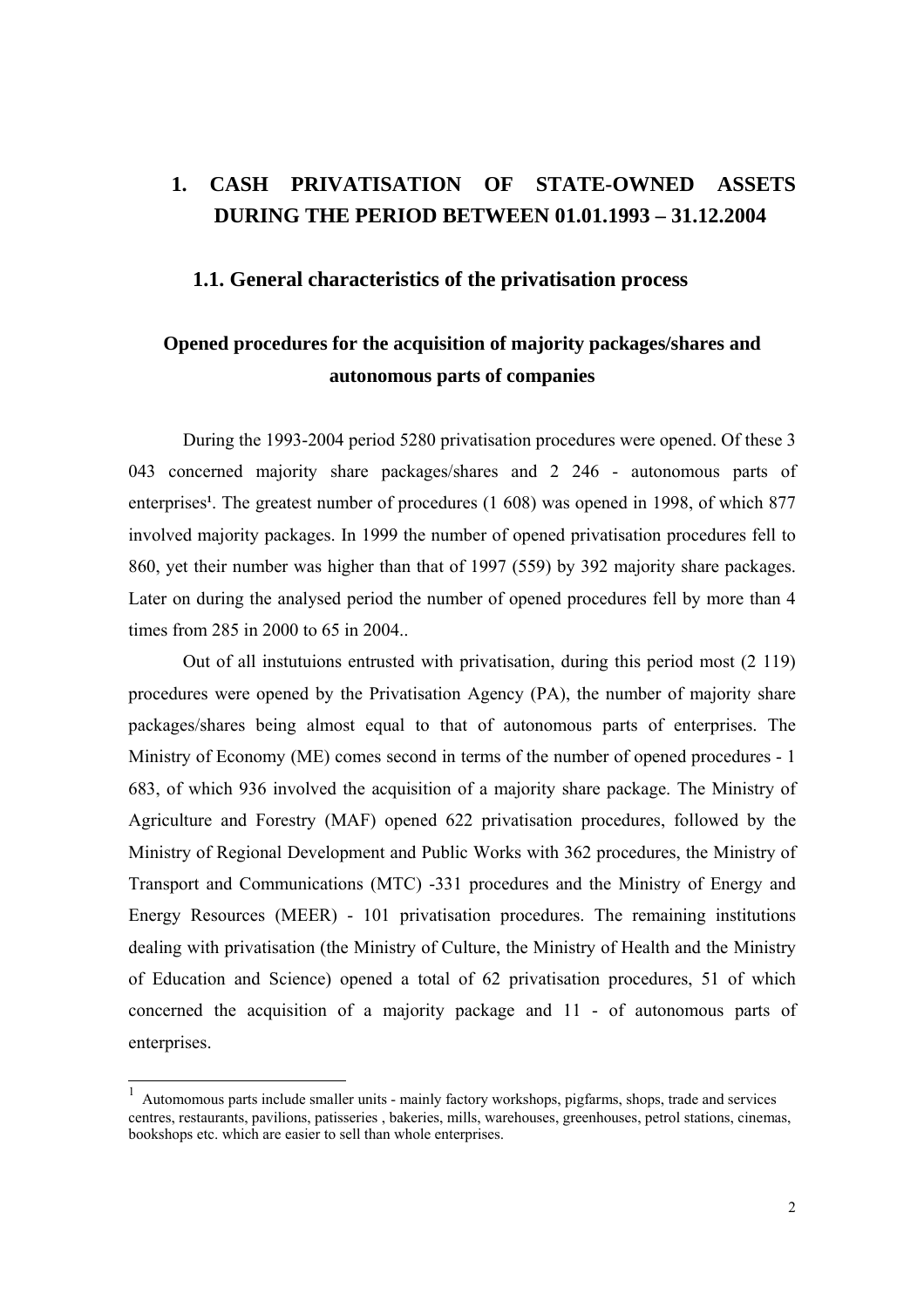## **Financial parameters of concluded privatisation deals**

According to summarized data from the Privatisation Agency (PA) over the period between  $01.01.1993 - 31.12.2004$  a total of 5186 deals were concluded by the bodies specified in Art. 3 of the Transformation and Privatisation of State and Municipal Enterprises Act (TPSMEA). Of these 2 882 involved whole enterprises and 2 304 autonomous parts thereof**.** After 1993 minority packages of already privatised enterprises were also sold. Agreed payments, obligations and agreed investments amount to a total of more than 14 720 990 thousand BGN, or 9 767 028 USD at an exchange rate of 1.51 BGN for 1 USD. The greatest number of deals (23.3% of all deals concluded during the reference period) was concluded in 1999 - namely 1211 deals to the tune of 4 675 999 thousand BGN or 2 526 017 thousand USD (at an exchange rate of 1.85 for 1 USD). Though only 208 deals were concluded in 2004, agreed payments, obligations, paid liabilities and agreed investments during the same year amount to a total of 2 971 860 thousand BGN. The **direct effect** of privatisaion is 2 186 778 thousand BGN, representing a sum of agreed payments, obligations and paid liabilities. If agreed investments are added to the direct effect we would have the **overall effect**. During the whole analysed period the absolute low in terms of privatisation deals was the number of deals concluded in 1993 - only 63 deals with proceeds of 3 626 thousand BGN.

The greatest relative share in the cumulative effect of privatisation is that of agreed payments in BGN (49.5%), and the smallest one – that of paid liabilities - 10 198 thousand BGN (0.7%). Obligations represent 9.7% of the total sum of concluded deals in BGN and 11% of the total sum of deals concluded in USD. The financial result of privatisation deals in Bulgaria is given in table 1 and fig. 1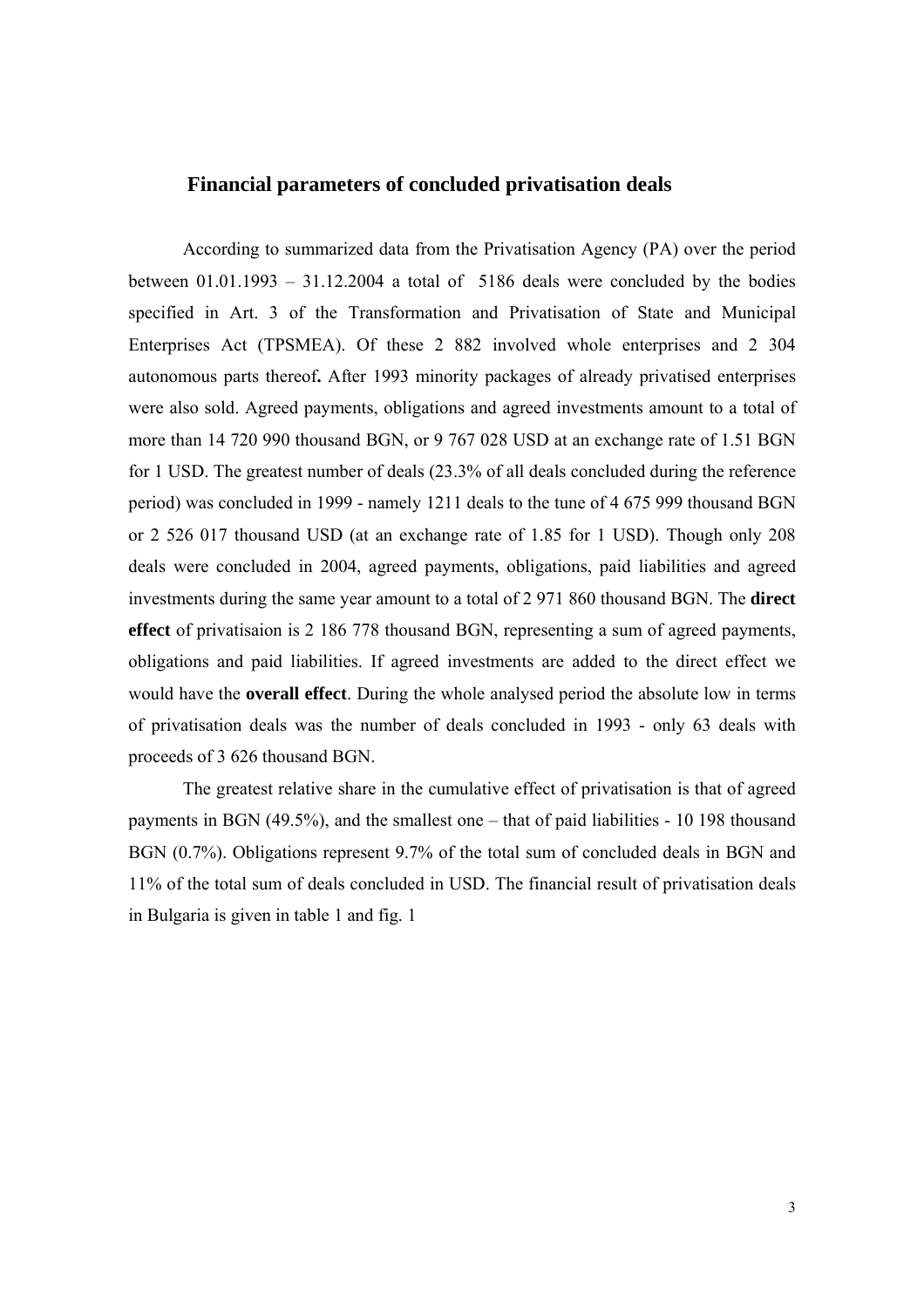#### TABLE 1

#### DIRECT AND OVERALL FINANCIAL EFFECT OF PRIVATISATION DEALS BY YEARS FOR THE 1993-2004 PERIOD

|                                 |       |      |        |       |            |         |              |         |          |        |        |          | (million BGN) |         |
|---------------------------------|-------|------|--------|-------|------------|---------|--------------|---------|----------|--------|--------|----------|---------------|---------|
|                                 | Years | 1993 | 1994   | 1995  | 1996       | 1997    | 1998         | 1999    | 2000     | 2001   | 2002   | 2003     | 2004          | Total   |
| Indicatiors                     |       |      |        |       |            |         |              |         |          |        |        |          |               |         |
| Agreed payments                 |       | 1.22 | 7.82   | 7.64  | 51.11      | 951.20  | 991.31       | 1206.07 | 829.20   | 384    | 347.06 | 459.04   | 2049.87       | 7286.72 |
| Obligations                     |       | 0.35 | . . 79 | 3.87  | 46.82      | 56.88   | 78.19        | 928.80  | 99.73    | 6.43   | 68.89  | 2.29     | 136.91        | 1430.95 |
| Paid liabilities                |       | 0.42 | 3.02   | 0.72  | 3.91       | 1.17    | $\mathbf{0}$ | 0.96    | $\theta$ |        | 0      | $\Omega$ | 0             | 10.20   |
| Direct financial effect         |       | 1.99 | 12.63  | 12.22 | 101<br>.84 | 1009.25 | 1070.5       | 2135.84 | 928.93   | 390.6  | 415.95 | 461.33   | 2186.78       | 8727.87 |
| Agreed investments              |       | 1.63 | 10.94  | 10.20 | 34.58      | 1449.52 | 649.77       | 2540.16 | 317.2    | 76.86  | 93.39  | 23.76    | 785.08        | 5993.11 |
| <b>Overall financial effect</b> |       | 3.62 | 23.57  | 22.42 | 136.42     | 2458.77 | 1720.27      | 4676.00 | 1246.13  | 467.46 | 509.34 | 485.09   | 2971.86       | 14721   |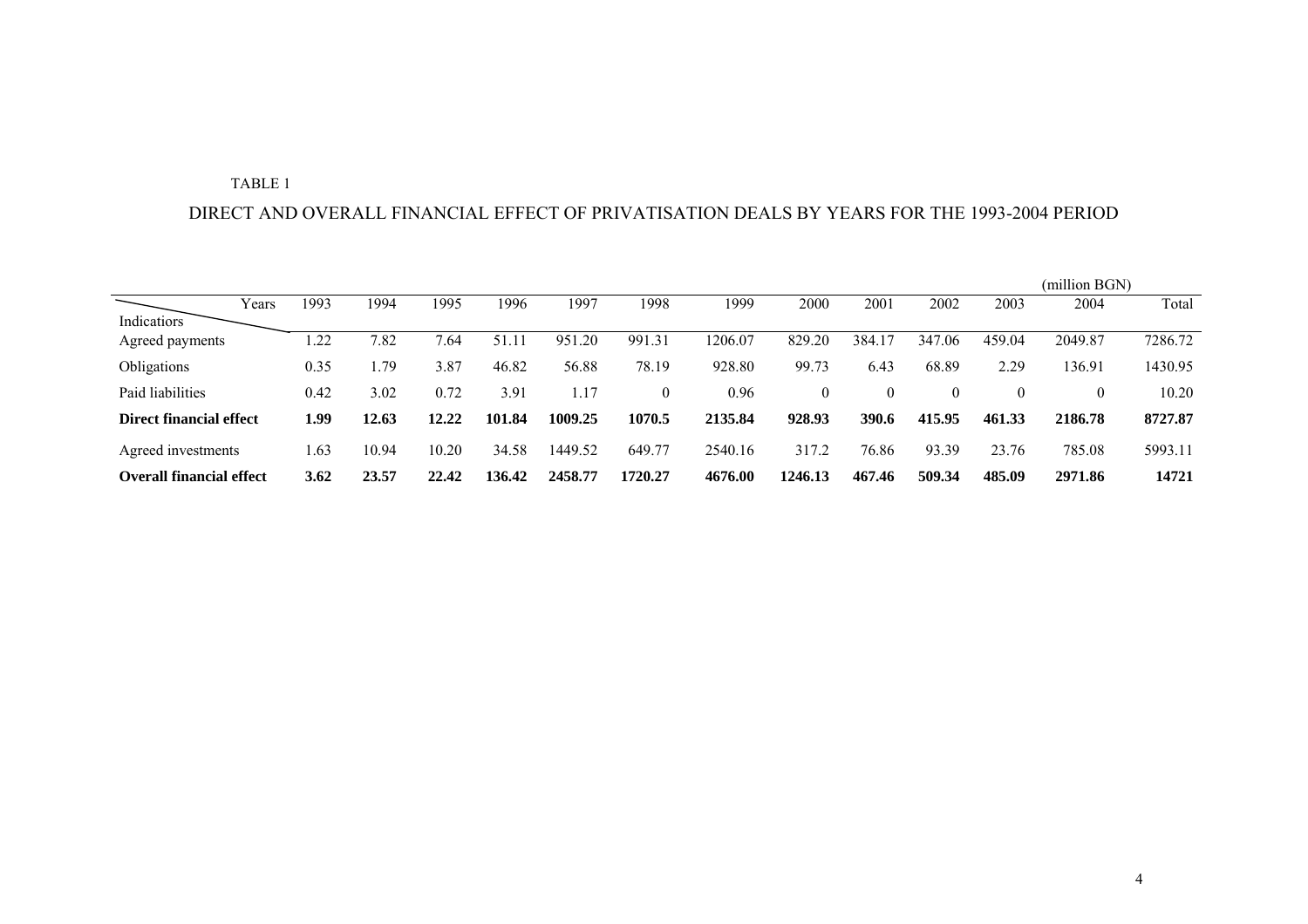

*Fig. 1. Structure of the financial parameters of concluded privatisation deals for state-owned enterprises in the period between 01.01.1993 – 31.12.2004* 

Agreed payments to a total value of 7 286 719 thousand BGN are rather unevenly distributed over the analysed period. Between 1993 and 1999 the volume of these payments increased annually reaching a maximum of 1 206 075 thousand BGN in 1999. From 2000 onwards their volume fell, only to increase again in 2004. In 2004 the volume of agreed payments was 4.5 times higher than in 2003. In terms of the structure of agreed payments by kind of payment instruments over the whole 12-year period, 69.5% are payments in cash. Payments in bonds come second with a relative share of 14.0%, while 3.5% of payments were done in compensation vouchers, 2.5% in compensation notes and 2.0% in investment vouchers (table 2).

Out of all privatisation bodies, the greatest relative share of agreed payments falls to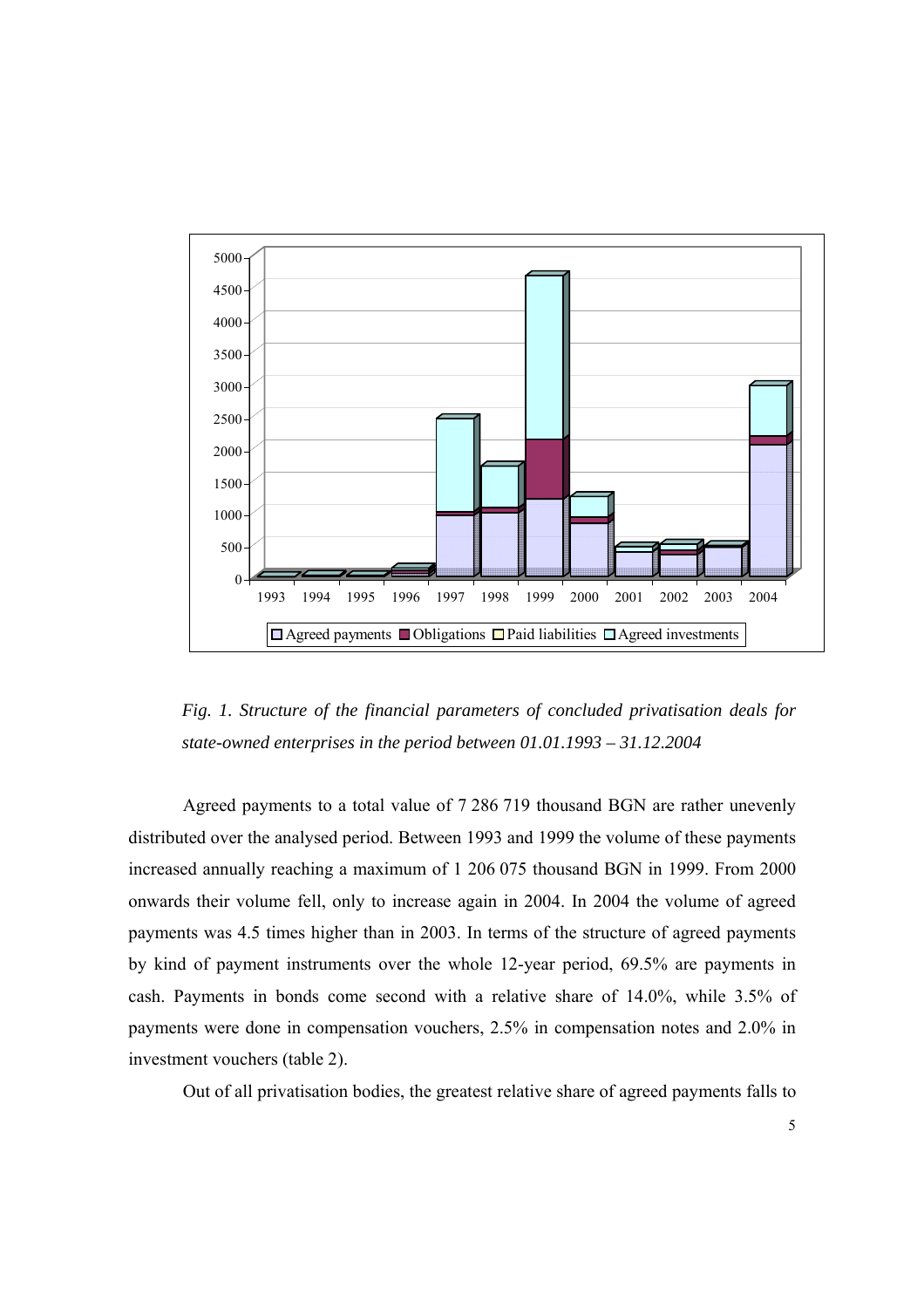the Privatisation Agency (PA) – over the studied period these payments amount to 5 103 336 thousand BGN or 70.0% of their total volume. The Ministry of Economy comes next with 1 313 873 thousand BGN, or 18.0% of the total volume, followed by the Ministry of Regional Development and Public Works with 373 225 thousand BGN, or 5.1% and the Ministry of Agriculture and Forestry with 251 854 thousand BGN or 3.5% of the total value. The remaining 5-privatisation bodies account for less than 3.6% of the total volume of agreed payments.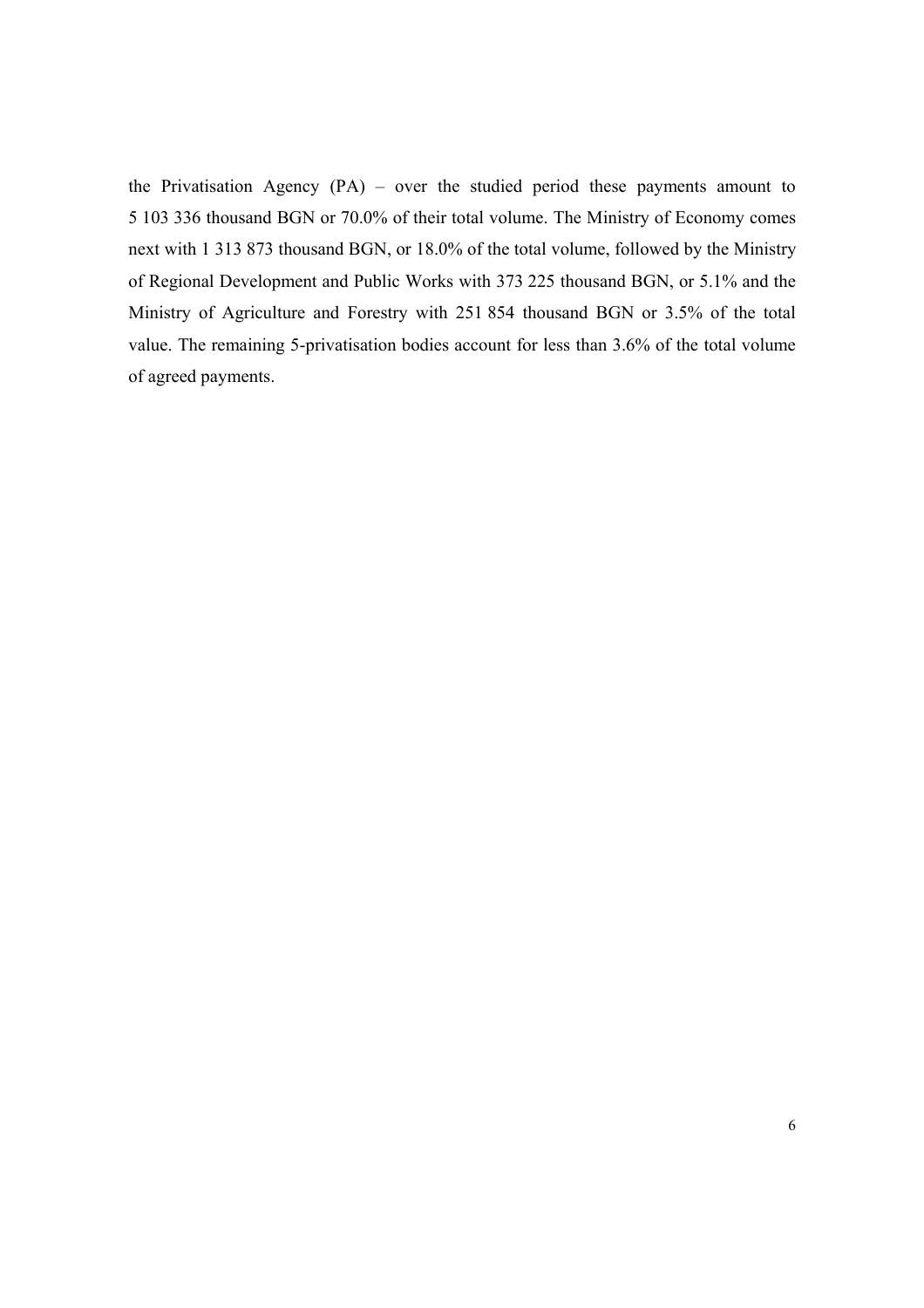Table 2

|                                                 |       |       |       | 1 YR 1110 I DRYD DDI 9 DDI 91.91.1999 |       |       |         |       |       |       |       |       | (Per cent) |
|-------------------------------------------------|-------|-------|-------|---------------------------------------|-------|-------|---------|-------|-------|-------|-------|-------|------------|
| Years<br>Indicators                             | 1993  | 1994  | 1995  | 1996                                  | 1997  | 1998  | 1999    | 2000  | 2001  | 2002  | 2003  | 2004  | Total      |
| Contract payments in<br>concluded deals - total | 100.0 | 100.0 | 100.0 | 100.0                                 | 100.0 | 100.0 | 100.0   | 100.0 | 100.0 | 100.0 | 100.0 | 100.0 | 100.0      |
| - payments in cash                              | 97.1  | 95.9  | 41.0  | 52.1                                  | 80.1  | 52.3  | 68.7    | 48.9  | 38.6  | 69.7  | 30.8  | 96.4  | 69.5       |
| - non-monetary payments not specified in        |       |       |       |                                       |       |       |         |       |       |       |       |       |            |
| signed contracts                                | 0.0   | 0.0   | 0.0   | 0.0                                   | 0.0   | 0.0   | $0.0\,$ | 44.3  | 39.5  | 26.2  | 3.1   | 1.8   | 9.1        |
| - bonds (total)                                 | 2.9   | 4.1   | 59.0  | 47.9                                  | 19.9  | 44.7  | 29.4    | 0.5   | 0.0   | 0.0   | 0.0   | 0.0   | 14.0       |
| of which bonds under the Servicing              |       |       |       |                                       |       |       |         |       |       |       |       |       |            |
| of Bad Debts Act                                | 2.9   | 3.7   | 35.4  | 42.4                                  | 19.9  | 44.7  | 29.4    | 0.2   | 0.0   | 0.0   | 0.0   | 0.0   | 13.9       |
| Sovereign bonds                                 | 0.0   | 0.3   | 23.6  | 5.5                                   | 0.0   | 0.0   | 0.0     | 0.3   | 0.0   | 0.0   | 0.0   | 0.0   | 0.1        |
| - investment vouchers                           | 0.0   | 0.0   | 0.0   | 0.0                                   | 0.0   | 0.9   | 0.9     | 4.0   | 9.9   | 2.8   | 4.2   | 1.1   | 2.0        |
| - in compensation vouchers                      | 0.0   | 0.0   | 0.0   | 0.0                                   | 0.0   | 2.0   | 1.0     | 2.1   | 6.1   | 0.9   | 22.5  | 0.2   | 2.5        |
| - in compensation notes                         | 0.0   | 0.0   | 0.0   | 0.0                                   | 0.0   | 0.0   | 0.0     | 0.2   | 5.8   | 0.4   | 39.3  | 0.6   | 3.0        |

# STRUCTURE OF AGREED PAYMENTS ACCORDING TO KIND OF PAYMENT INSTRUMENTS FOR THE PERIOD BETWEEN 01.01.1993 - 31.12.2004.

7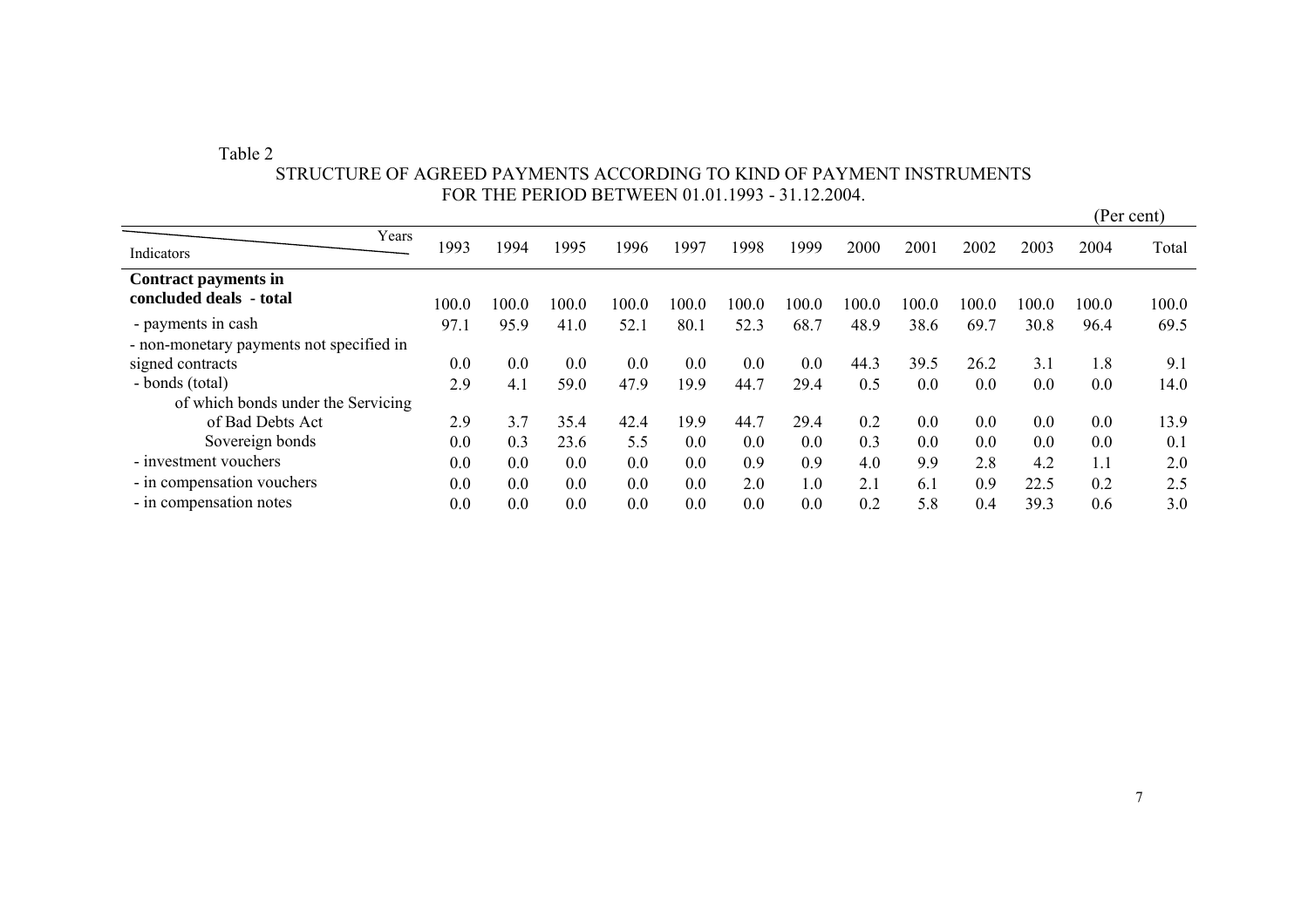### **Forms (manner) of carrying out privatisation**

Out of the 2 882 privatisation deals for the acquisition of **whole enterprises** concluded until 31.12.2004, the dominant share is that of deals concluded after tenders - 1 093 or 37.9%, followed by deals concluded after direct negotiations – 1 075 (37.3%) and those concluded through privatisation auctions (22.5%). All other forms of privatisation account for less than 2.2% of the total. Out of all privatisation deals for whole enterprises concluded after a tender, 329 (ca. 30.1%) were realized by the Ministry of Agriculture and Forestry (MAF), followed by the Ministry of Economy – 315 deals (28.8%) and the Ministry of Regional Development and Public Works – 198 deals (18.1%). The number of deals for whole enterprises concluded through the Stock Exchange is relatively low – 64 deals (2.2%).

Out of the 2 304 privatisation deals for **autonomous parts of enterprises**, 1 541 (66.9%) were realized by means of negotiations with persons under Article 35, TPSMEA. Deals concluded after a tender (453 deals or 19.7%) come second, followed by deals for the acquisition of autonomous parts concluded after an auction with the participation of bidders  $-310$  deals (13.4%).

Out of a total of 1 541 autonomous parts of enterprises sold after direct negotiations, including those under Art. 35 of TPSMEA, the greatest share was that of deals concluded by the Ministry of Economy (60.5%), followed by the Privatisation Agency – 321 deals (20.8%). The other bodies dealing with privatisation account for 18.7% of deals concluded after direct negotiations, including those under Art. 35.

#### **Buyers in deals concluded by the respective privatisation bodies**

Excluding the general category of 'others', most deals were concluded by the socalled employee buy-out schemes (1436 deals or 27.8% of the total number of buyers). These are followed by buyers under Art. 35, Para.1, item 2 of TPSMEA – 614 deals or 11.9% or and buyers under Art. 35, Para.1, item 1 of TPSMEA – 530 or 10.2% of the total number of buyers. Privatisation through employee buy-out schemes is most widespread in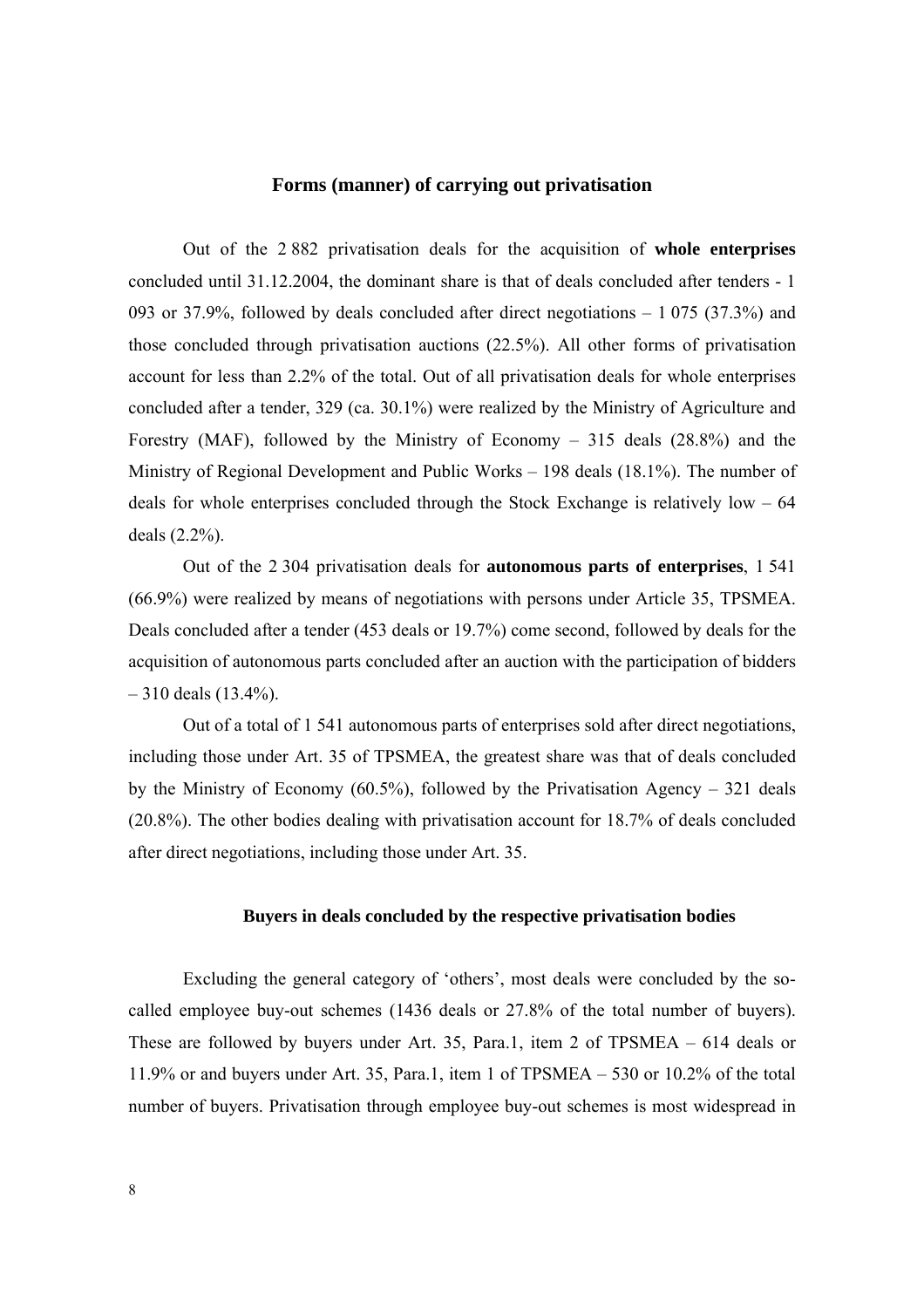the case of the Ministry of Economy and the Ministry of Agriculture and Forestry (MAF). Over the 1993-2004 period 546 employees' collectives purchased former state enterprises from the Ministry of Economy, and 298 employees' collectives - from MAF. Employee buy-out schemes are least frequent in the Ministry of Culture (1) and the Ministry of Education and Science (2). The number of foreign buyers (99) is highest in the case of the Privatisation Agency and smallest (1) with the Ministry of Transport and Communications (table 3).

Table 3

|                                                                     |                | Buyers in privatisation deals |                      |                                                    |                                                  |                |  |  |  |  |
|---------------------------------------------------------------------|----------------|-------------------------------|----------------------|----------------------------------------------------|--------------------------------------------------|----------------|--|--|--|--|
| Office                                                              | Total          | Foreign                       | employe<br>e buy-out | Art.35,<br>Para.1, it.1<br><b>TPSMEA</b><br>(OTM.) | Чл.35,<br>Para.1, it2<br><b>TPSMEA</b><br>(OTM.) | Others         |  |  |  |  |
| $\mathbf{1}$                                                        | $\overline{2}$ | 3                             | $\overline{4}$       | 5                                                  | 6                                                | $\overline{7}$ |  |  |  |  |
| <b>Total</b>                                                        | 5174*          | 162                           | 1436                 | 530                                                | 614                                              | 2432           |  |  |  |  |
| Privatisation Agency                                                | 1314*          | 99                            | 226                  | 63                                                 | 197                                              | 729            |  |  |  |  |
| Ministry of Economy                                                 | 2389           | 48                            | 546                  | 280                                                | 326                                              | 1189           |  |  |  |  |
| Industry                                                            | 1044           | 36                            | 373                  | 52                                                 | 43                                               | 540            |  |  |  |  |
| Trade                                                               | 984            | 6                             | 137                  | 191                                                | 251                                              | 399            |  |  |  |  |
| Tourism                                                             | 361            | 6                             | 36                   | 37                                                 | 32                                               | 250            |  |  |  |  |
| Ministry of Transport and<br>Communications<br>Ministry of Regional | 355            | $\mathbf{1}$                  | 135                  | 46                                                 | 19                                               | 154            |  |  |  |  |
| Development and Public<br>Works<br>Ministry of Agriculture and      | 395            | 8                             | 195                  | 62                                                 | 20                                               | 110            |  |  |  |  |
| Forestry                                                            | 550            | $\overline{2}$                | 298                  | 42                                                 | 15                                               | 193            |  |  |  |  |
| Ministry of Culture                                                 | 50             | $\boldsymbol{0}$              | 1                    | 27                                                 | 13                                               | 9              |  |  |  |  |
| Ministry of Health                                                  | 46             | 4                             | 20                   | $\mathbf{1}$                                       | $\boldsymbol{0}$                                 | 21             |  |  |  |  |
| Ministry of Education and<br>Science<br>Ministry of Energy and      | 3              | $\mathbf{0}$                  | $\overline{2}$       | $\mathbf{0}$                                       | $\boldsymbol{0}$                                 | $\mathbf{1}$   |  |  |  |  |
| <b>Energy Resources</b>                                             | 72             | $\boldsymbol{0}$              | 13                   | 9                                                  | 24                                               | 26             |  |  |  |  |

# KIND OF BUYER ACCORDING TO DEALS CONCLUDED BY PRIVATISATION BODIES OVER THE PERIOD 01.01.1993 – 31.12.2004

 *\* The sale of packages of shares/shares of enterprises with a state interest of under 50% is not included in the number of deals concluded by AP in 2003 and 2004.*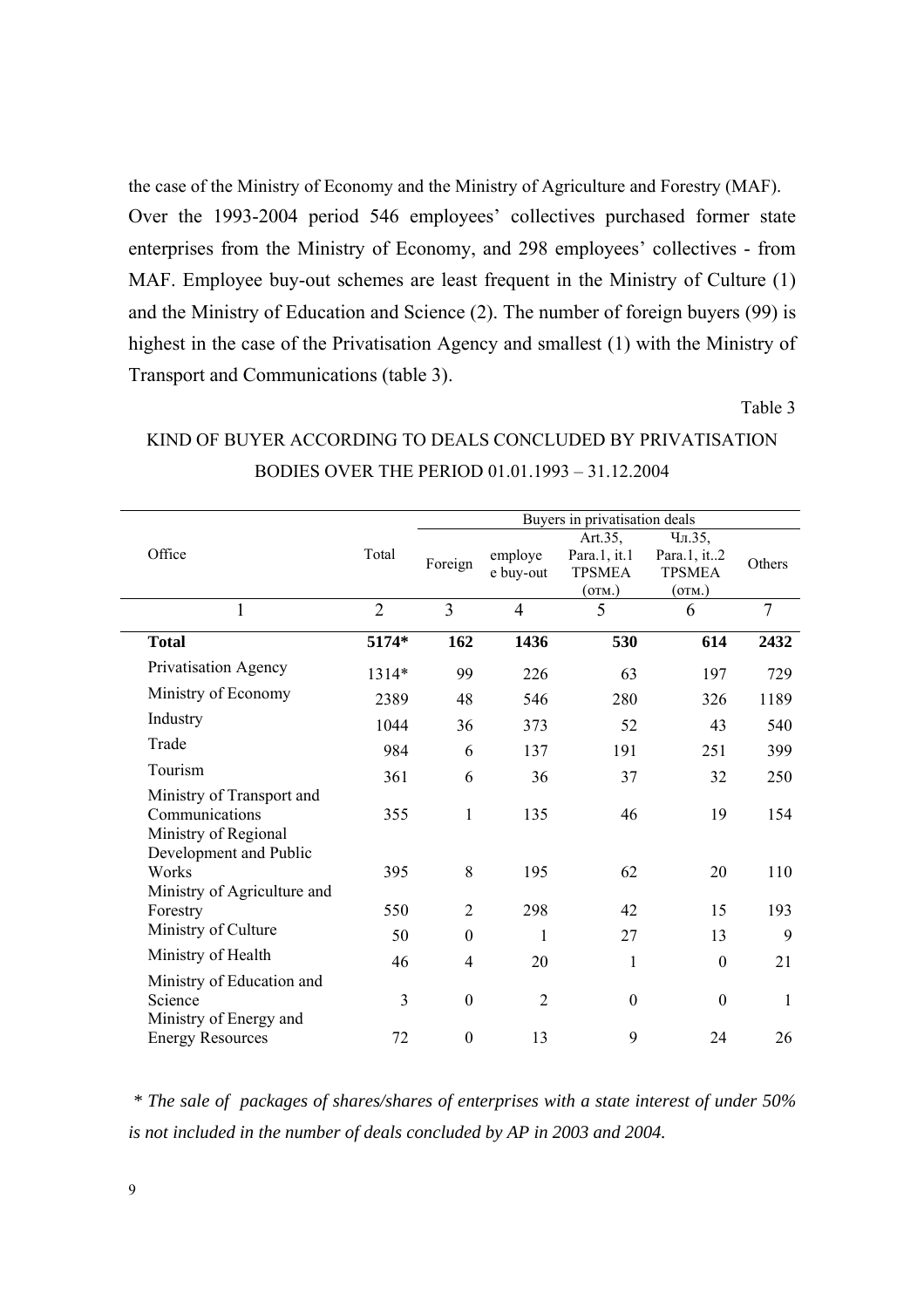#### **Concluded Privatisation deals by economic activity groupings**

The 5 186 privatisation deals concluded during the period 01.01.1993 – 31.01.2004 are distributed by economic activity groupings as follows: Industry  $-1625$ ; trade  $-1170$ ; agriculture and forestry  $-618$ ; tourism  $-522$ ; construction  $-520$ ; transport  $-384$ ; energy  $-$ 182; culture – 55; healthcare – 52; defence – 47 and others – 11 (fig. 2).



*Fig. 2 Distribution of deals concluded by bodies under Art. 3 of TPSMEA by economic activity groupings for the period - 01.01.1993 – 31.12.2004* 

#### **Revenues from privatisation**

Revenues from privatisation during the whole reference period amount to a total of 4 969 928 thousand BGN, of which 1 797 884 thousand BGN (36.2%) in cash. The remaining 3 172 044 thousand BGN (63.8%) are in the form of other payment instruments (state bonds, compensation notes, investment vouchers, compensation vouchers). Ca. 65.0% of revenues from privatisation deals were realized by the Privatisation Agency (PA). The Ministry of Economy raised 20.3% of revenues from privatised enterprises, the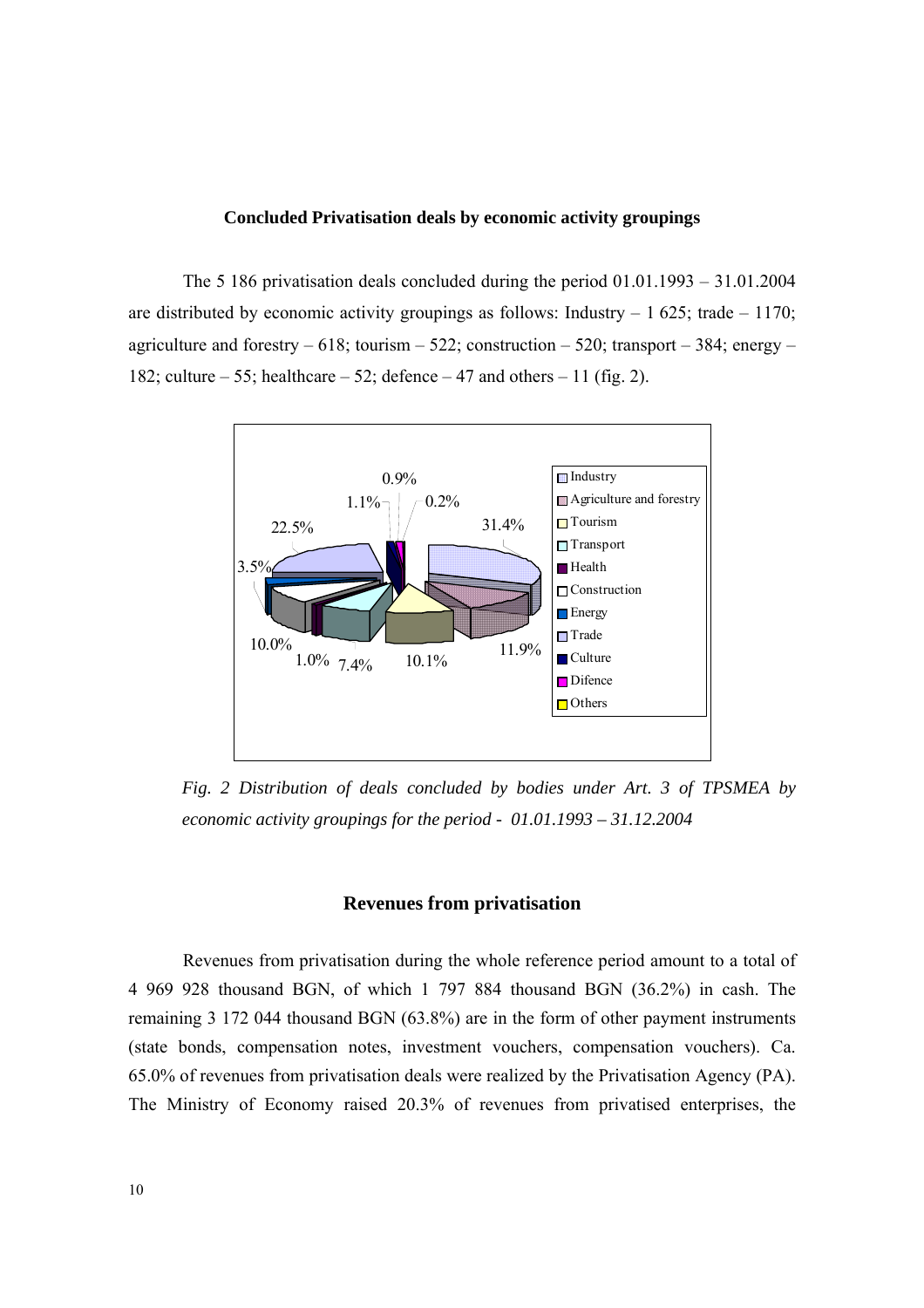Ministry of Regional Development and Public Works – 5.8%, the Ministry of Agriculture and Forestry  $-4.8\%$ , with the remaining privatisation bodies accounting for 4.1% of the total revenue volume from privatised enterprises. Most revenues were realized in 1999 and 2000 – respectively 818 929 thousand BGN and 822 538 thousand BGN.

The Privatisation Agency (PA) is the only body, where cash revenues (64.7%) predominate over revenues received in the form of other means of payment. In the case of all other privatisation bodies non-monetary payments make up a greater relative share, representing 77.2% of payments at the Ministry of Transport and Communications (MTC), 66.1% at the Ministry of Regional Development and Public Works, 62.9% of payments at the Ministry of Health, 58.4% at the Ministry of Energy and Energy Resources, 56.8% at the Ministry of Agriculture and Forestry and 53.5% of payments at the Ministry of Economy.

### **Expenditure related to privatisation activities**

Expenditure related to privatisation activities of bodies under Art. 3 of TPSMEA over the reference period amount to 63 116.3 thousand BGN and represent 1.3% of realized revenues. As a rule, the bodies realizing a greater revenue volume also have greater expenditure in absolute terms. The relative share of expenditure versus received revenues in the case of bodies under Art. 3 of TPSMEA varies between 0.35% for the Ministry of Economy (ME) and 2.9% for the Ministry of Culture (MC). At the Privatisation Agency the relative share of expenditure versus revenue is 1.55%. A higher relative share can be observed at the Ministry of Education and Science (2.4%) and the Ministry of Energy and Energy Resources (2.1%), while this share is lower at MAF (1.3%), the Ministry of Health (1.1%), the Ministry of Regional Development and Public Works (0.9%) or the Ministry of Transport and Communications (0.4%).

The highest privatisation expenditure was incurred in 1999 and 2000 – 6 914 thousand BGN and 6 788 thousand BGN respectively, these years also being the period when the greatest real revenues from privatisation also were realized.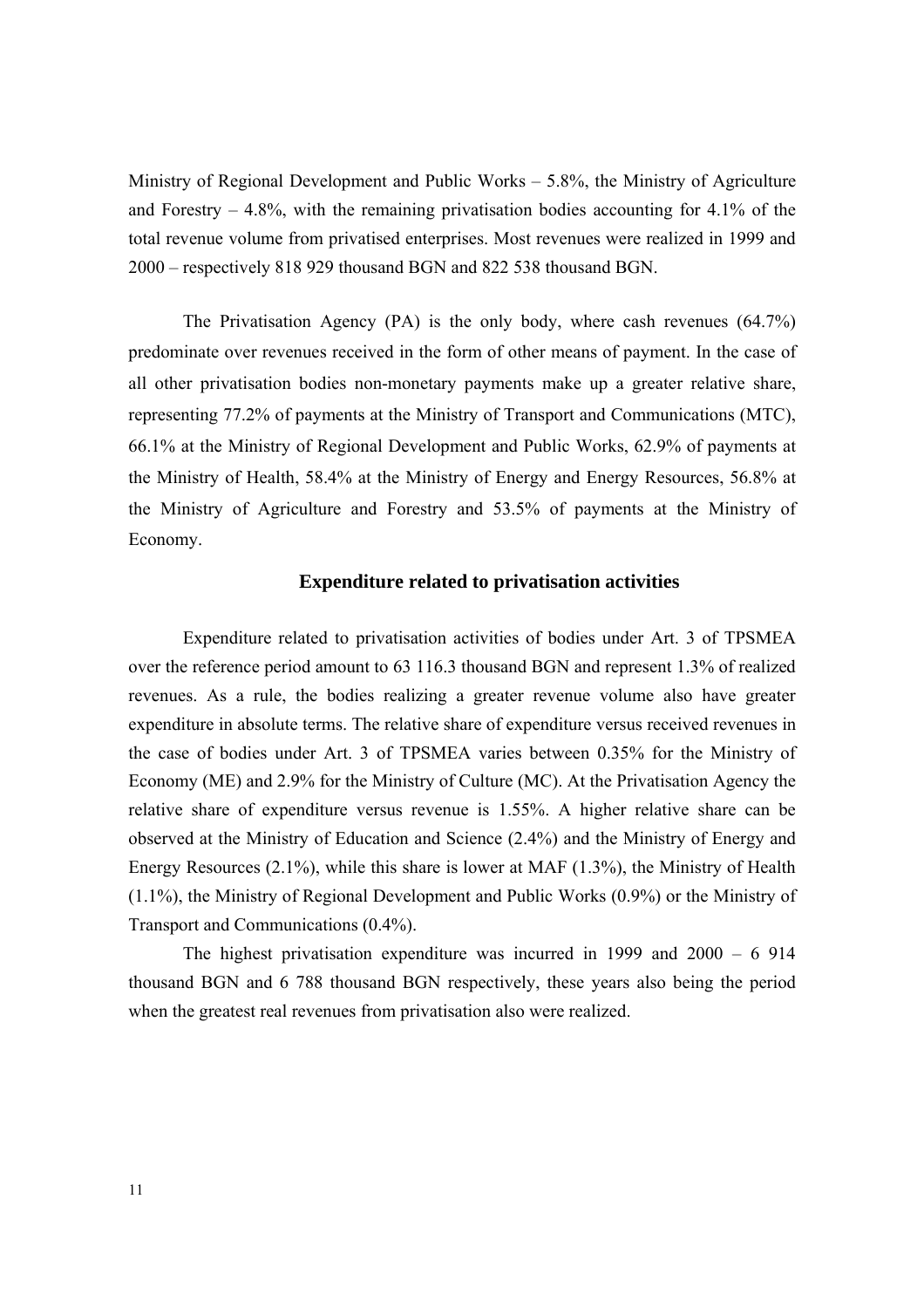#### **Privatised tangible fixed assets**

 Over the period between 01.01.1993 – 31.12.2004 the bodies under Art. 3 of TPSMEA privatised tangible fixed assets to the total value of 333 228.6 thousand BGN, representing 57.5% of the assets of state enterprises to the tune of 580 million BGN or 87% of the value of state assets **subject to privatisation** (calculated according to the World Bank method – by balance value of intangible fixed assets as of 31.12.1995 (fig.3). In 1997 alone, some 32% of tangible fixed assets during the reference period were privatised to the tune of 106 479.2 thousand BGN. Privatisation of tangible fixed assets was also especially active in 1996, 1998 and in 2000 when tangible assets valued respectively at 23 710.9 thousand BGN, 25 945.0 thousand BGN and 98 387.6 thousand BGN were privatised. The process of privatisation was slowest in 1993 when only 0.6% of the total volume of all tangible fixed assets for the period were privatised. In terms of the structure of privatised tangible fixed assets, those with a state interest of more than 67.0% predominate.



*Fig .3. Privatised assets over the period between 01.01.1993 – 31.12.2004 (333.2 million BGN), calculated as a percentage of tangible fixed assets of state enterprises subject to privatisation according to the balance value as of 31.12.1995*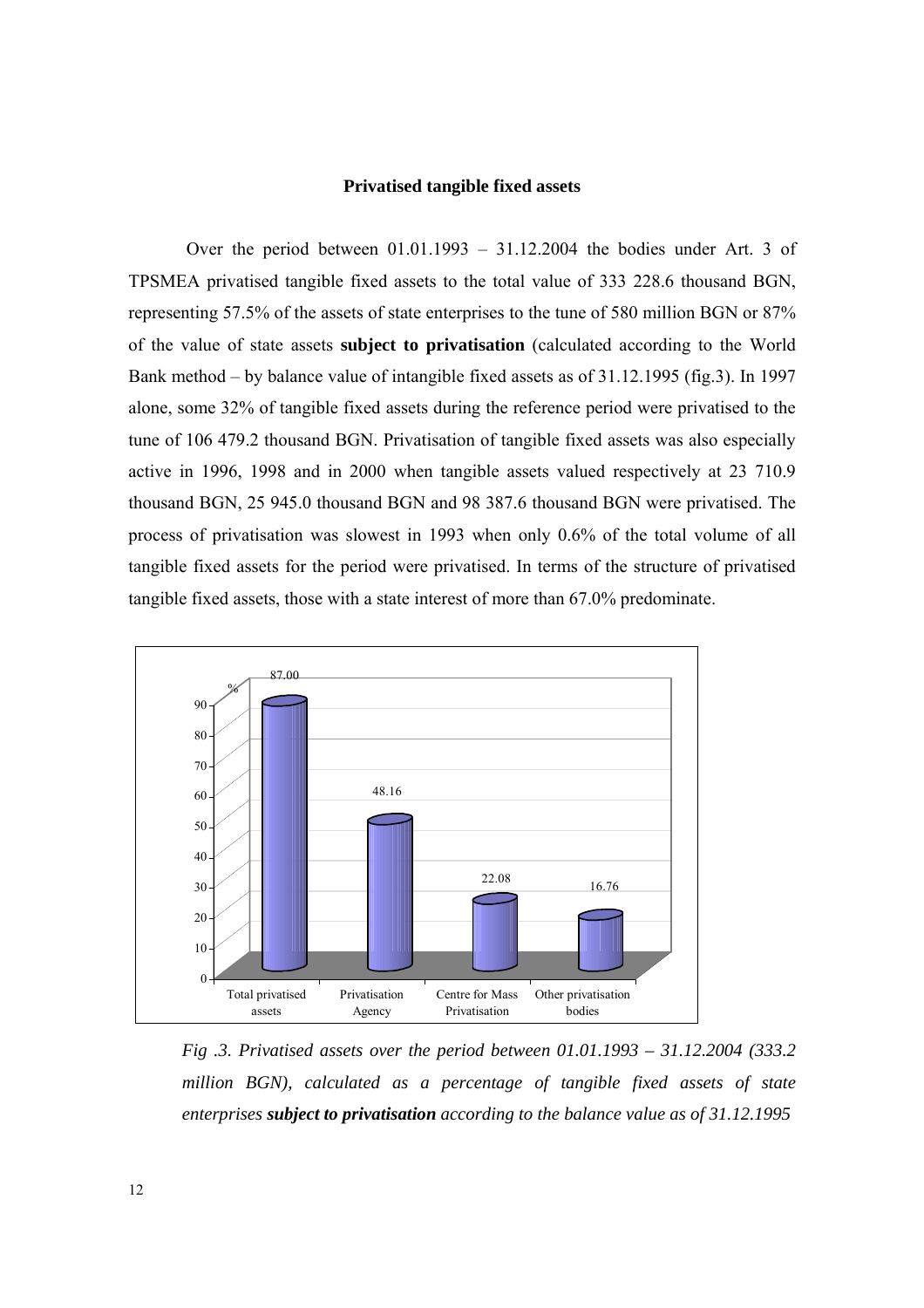# **2. MAIN CONCLUSIONS AND SUMMARY**

1. The analysis of privatisation between 1993 and 2004 shows that the number of concluded deals by individual years is rather uneven  $-63$  in 1993, increasing to 1211 in 1999, and **followed by a decrease (there were only 208 deals concluded in 2004)**. The overall sum of revenues for 1999 was 4 675 999 thousand BGN, representing an increase of more than 1200 times in comparison with the sum received from privatisation in 1993. In 2004 privatisation included large enterprises, and though the number of concluded deals has fallen 5.8 times in comparison with 1999, sums received from privatisation are only 1.6 times less than the sums received in 1999.

2. The structure of concluded deals is dominated by deals for the acquisition of whole enterprises. They exceed deals for autonomous parts of enterprises by more than 1.25 times.

3. The value of sold state assets is greater than that of privatised municipal assets. Privatised tangible fixed assets amount to 248 671 thousand BGN. In terms of value sold state enterprises represent a greater number than that of municipal enterprises.

4. Over the whole reference period **agreed payments (49.5%) make up the greatest relative share in the overall effect of privatisation** (i.e. the sum of agreed payments, obligations, paid liabilities and agreed investments, with paid liabilities accounting for the smallest share - 10 198 thousand BGN (0.7%). Within the total volume of agreed payments out of all privatisation bodies the greatest share is that of the Privatisation Agency (70% of the total volume).

5. Comparative data on the volume of agreed payments in deals concluded by AP show that the greatest volume of payments over the whole reference period was registered in 2004, exceeding the total sum of agreed payments in concluded deals for the 1999-2003 period (incl. data on 2003).

6. In terms of the structure of agreed payments by kind of payment instrument changes can be observed in individual years. Thus in 1993, 1994, 1997 and 2004 the share of cash payments was over 80%, while in 1999, 2002 and 1996 this share was respectively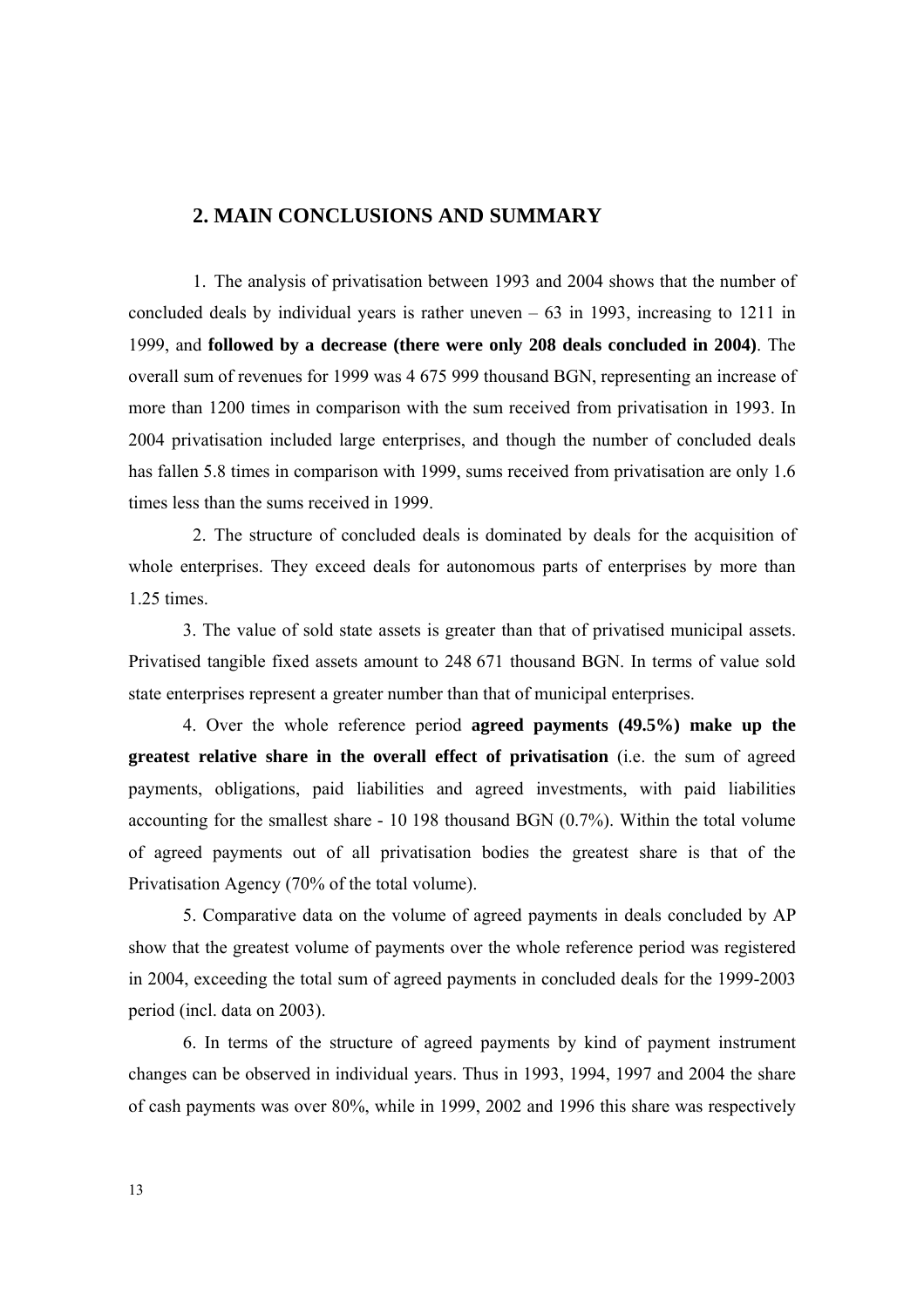68.7%, 69.7% and 52.3 %. Non-monetary payments (mainly bonds under the Servicing of Bad Debts Act over the 1993-1999 period, followed later by payments in investment vouchers, compensation notes and compensation vouchers) predominate (a share of over 50%) in 2003 - 69.2%, in 2001 - 61.4% and in 1995 - 59%.

7. The preferred methods for the sale of **state property** are as follows: following a tender - 1 093 deals (37.9% out of a total of 2 882 deals for whole enterprises during the 1993-2004 period), following direct negotiations – 1 075 (37.3%) and by privatisation auction (22.5%). The share of other forms of privatisation is negligible (2.2 %).

8. Main buyers of privatised enterprises are Bulgarian and foreign natural and legal persons – 2 432 buyers with a relative share of 47%, employee buy-out schemes **-**1436 deals or 27.8% of the total number of buyers, followed by buyers under Art. 35, Para.1, item 2 of TPSMEA - 11.9%, buyers under Art. 35, Para.1, item 1 of TPSMEA – 10.2% and foreign buyers  $-3.8\%$ .

Privatisation under employee buy-out schemes was carried out mainly by the Ministry of Economy

The number of foreign buyers was highest at AP (99) and smallest (1) at the Ministry of Transport and Communications.

9. During the analysed period (1993-2004) privatisation of state property was carried out mainly in the following economic activity groupings: industry  $-31.4\%$ , trade  $-$ 22.5%, agriculture and forestry - 11.9%, tourism  $-$  10.1%, construction  $-$  10.0% and transport – 7.4%. All other economic activity groupings account for less than 7% of privatised enterprises.

10. Revenues from privatisation of state property over the whole reference period amount to 4 969 928 thousand BGN, of which 1 797 884 thousand BGN (36.2%) were in cash, i.e. **non-monetary payments (63.8%)** predominate. These revenues came from deals realized by the Privatisation Agency (65%), (with payments mostly in cash - 64.7%), while with other privatisation bodies non-monetary payments are most widespread (compensation instruments).

11. Expenditure on privatisation during the 1993-2004 period amounts to 1.3% of realized revenues (i.e. 78 times less than realized revenues), the greatest expenditure being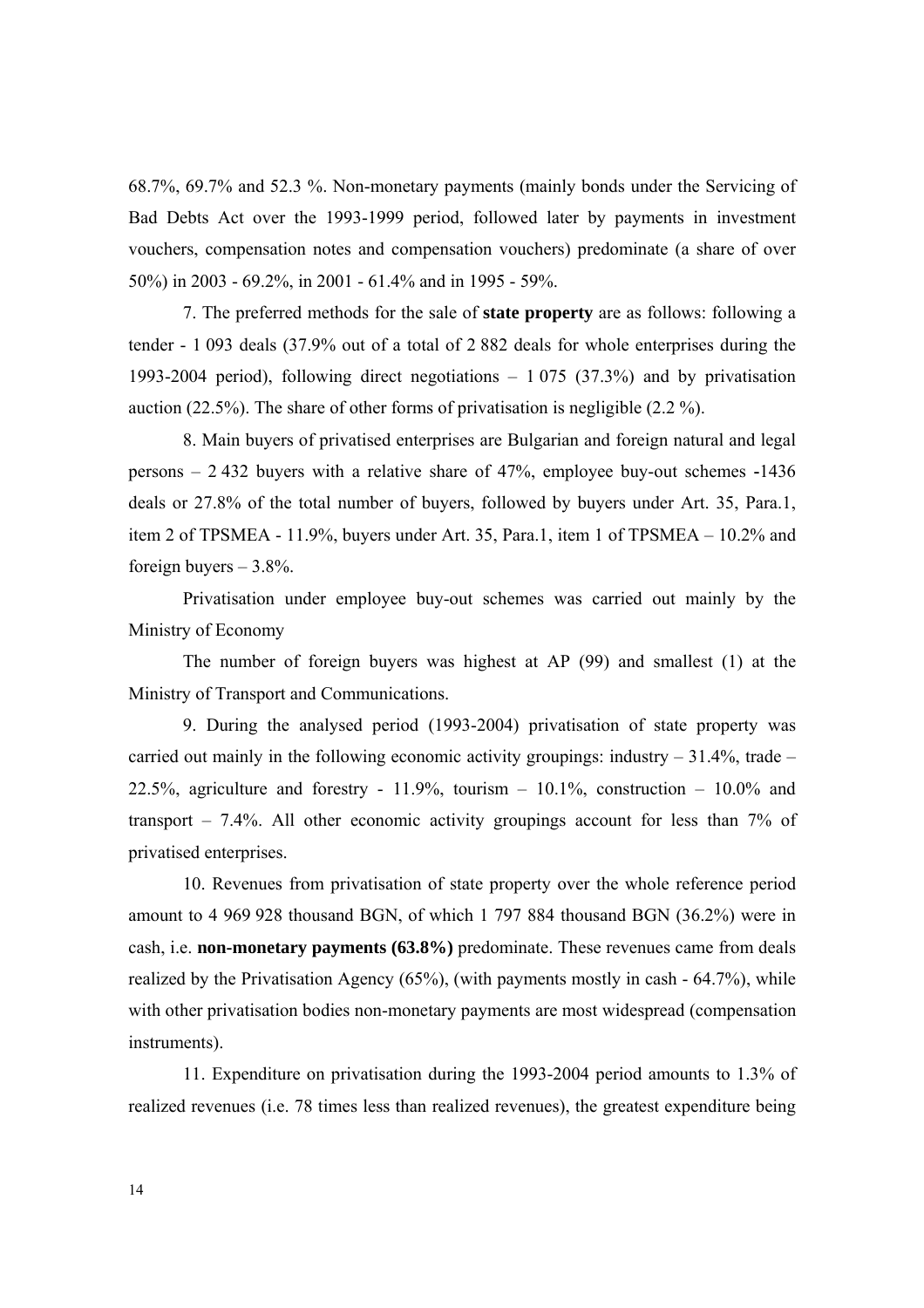incurred in 1999 and 2000 – a total of 13 702 thousand BGN. 1999 and 2000 were also the period when the highest revenues from privatisation were realized - 1 641 467 thousand BGN.

12. Over a 12-year period (1993-2004) 57.4% of tangible fixed assets destined for privatisation were privatised, the process of privatisation being most active in 1997, when 32% (ca. 1/3) of all tangible assets over the analysed period were privatised. State-owned tangible fixed assets (over 67%) represent a dominant share of privatised tangible fixed assets.

13**.** Over the analysed period the greatest relative share in terms of numbers was that of deals concluded by the **Ministry of Economy** (46.1% of all deals). The Privatisation Agency comes second (25.57%), followed by the Ministry of Agriculture and Forestry – 10.60%, the Ministry of Regional Development and Public Works – 7.60%, the Ministry of Transport and Communications – 6.84%, and a total of 10% of deals in the case of all other privatisation bodies. However, if we include in the total the relative share of sums received by the individual privatisation bodies in concluded deals, the Privatisation Agency would come first with 75.18%, while the other remaining bodies account for a cumulative relative share of less than 25%.

14. With the aim of securing the implementation of obligations undertaken by buyers in privatisation contracts, the Post-Privatisation Control Agency needs to strengthen its activity concerning the control over the realization of agreed investments and the creation of new jobs.

15. In a number of cases the lack of clarity in terms of the structure of share capital and claims of individuals, cooperatives or municipalities laid on the assets of specific economic units have had a negative influence on the process of privatisation. Among other factors related to the privatisation process, existing corruption has also alienated investors.

16. Serious amendments to the Privatisation Act adopted during the previous government's term of office, which were also aimed at restricting the control of the Courts over the privatisation process, did not help in guaranteeing the fulfillment of the promise that privatisation would be fully completed by the end of 2002. A large company such as Bulgartabac Ltd. was sold twice, yet is still state-owned and in an increasingly worsening